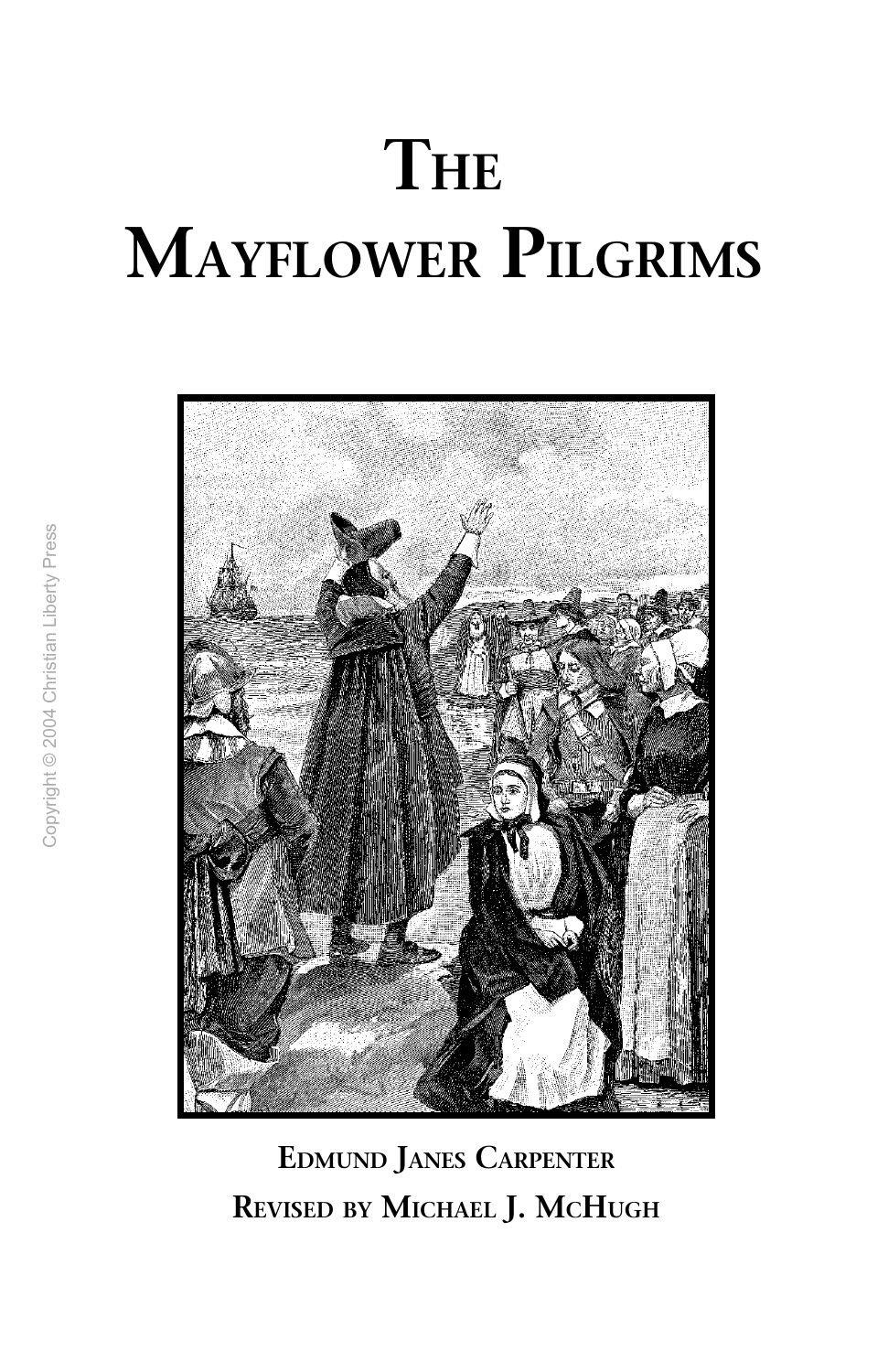Copyright © 2004 Christian Liberty Press

All rights reserved. No part of this book may be reproduced or transmitted in any form or by any means, electronic or mechanical, without the written permission from the publisher. Brief quotations embodied in critical articles or reviews are permitted.

Revised and edited by Michael J. McHugh Layout and graphics by **imagineering studios, inc.** Copyediting by Diane Olson

A publication of

#### **Christian Liberty Press**

502 West Euclid Avenue Arlington Heights, IL 60004 **www.christianlibertypress.com**

ISBN 1-930092-17-2

Printed in The United States of America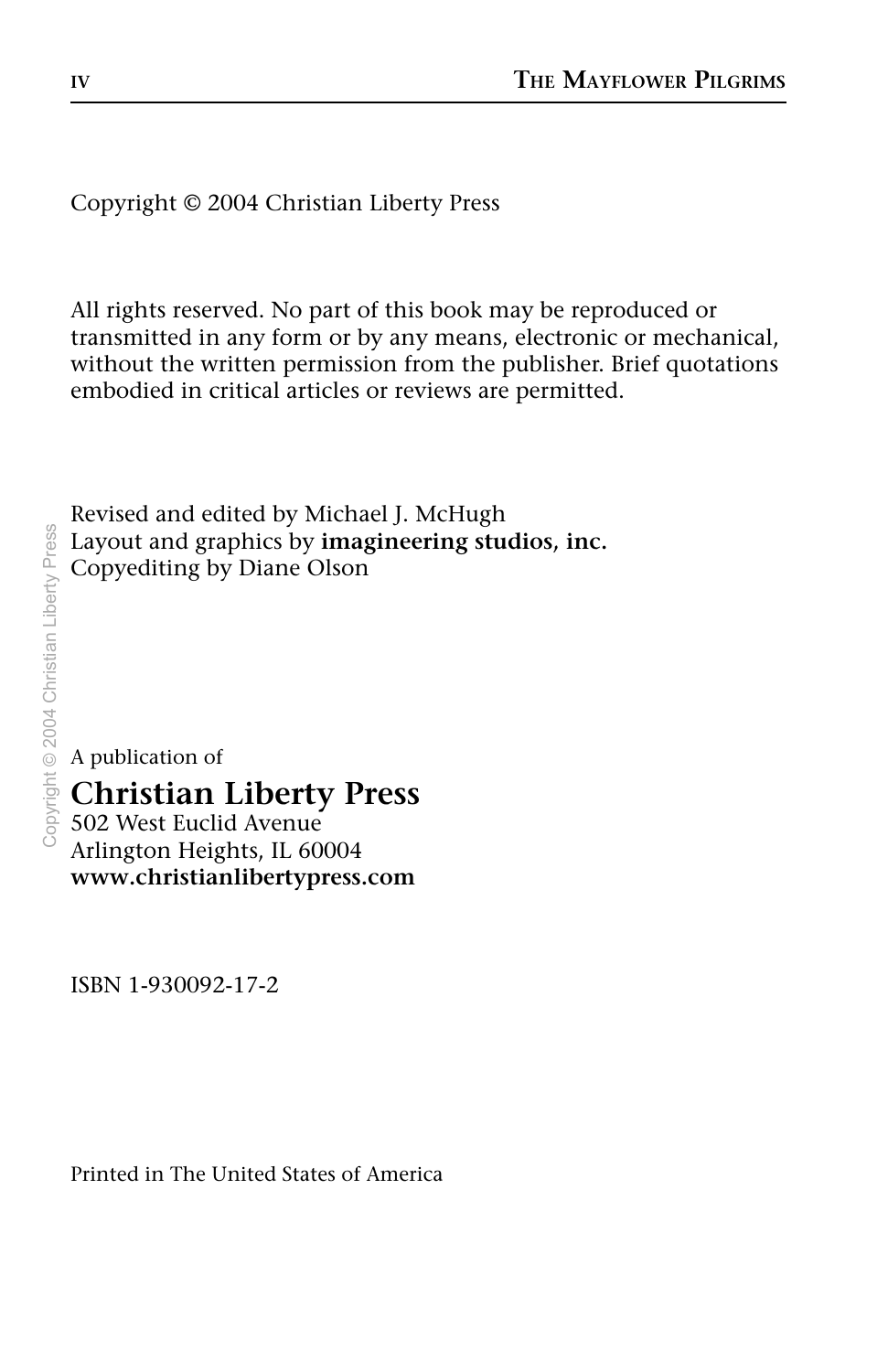### **Preface**

<span id="page-2-0"></span>It was the famous statesman, Daniel Webster, who wrote the following concerning the Mayflower Pilgrims:

*Finally, let us not forget the religious character of our origin. Our fathers were brought hither by their high veneration for the Christian religion. They journeyed by its light, and labored in its hope. They sought to incorporate its principles with the elements of their society, and to diffuse its influence through all their institutions, civil, political, or literary. Let us cherish these sentiments, and extend this influence still more widely; in the full conviction, that that is the happiest society which partakes in the highest degree of the mild and peaceful spirit of Christianity*.

Contrary to many of the modern views of the significance of the Pilgrims and Puritans of New England, this book presents these people as wholly committed to the advancement of the Kingdom of Christ in a principled manner. Few groups in human history have contributed more to the cause of virtuous liberty and civic equity than those Christians who first settled in New England during the 1620s and 1630s.

The story you are about to read will permit you to gain a true and comprehensive understanding of the contributions and legacy of our Pilgrim fathers. It is a story that is sure to stir your imagination and to fill your heart with wonder as you contemplate how Almighty God chose to use such a tiny settlement to give birth to a great Christian civilization.

God truly does use the weak things of this world to confound the wise and to build up His Kingdom in the hearts of men.

> *Michael J. McHugh 2004*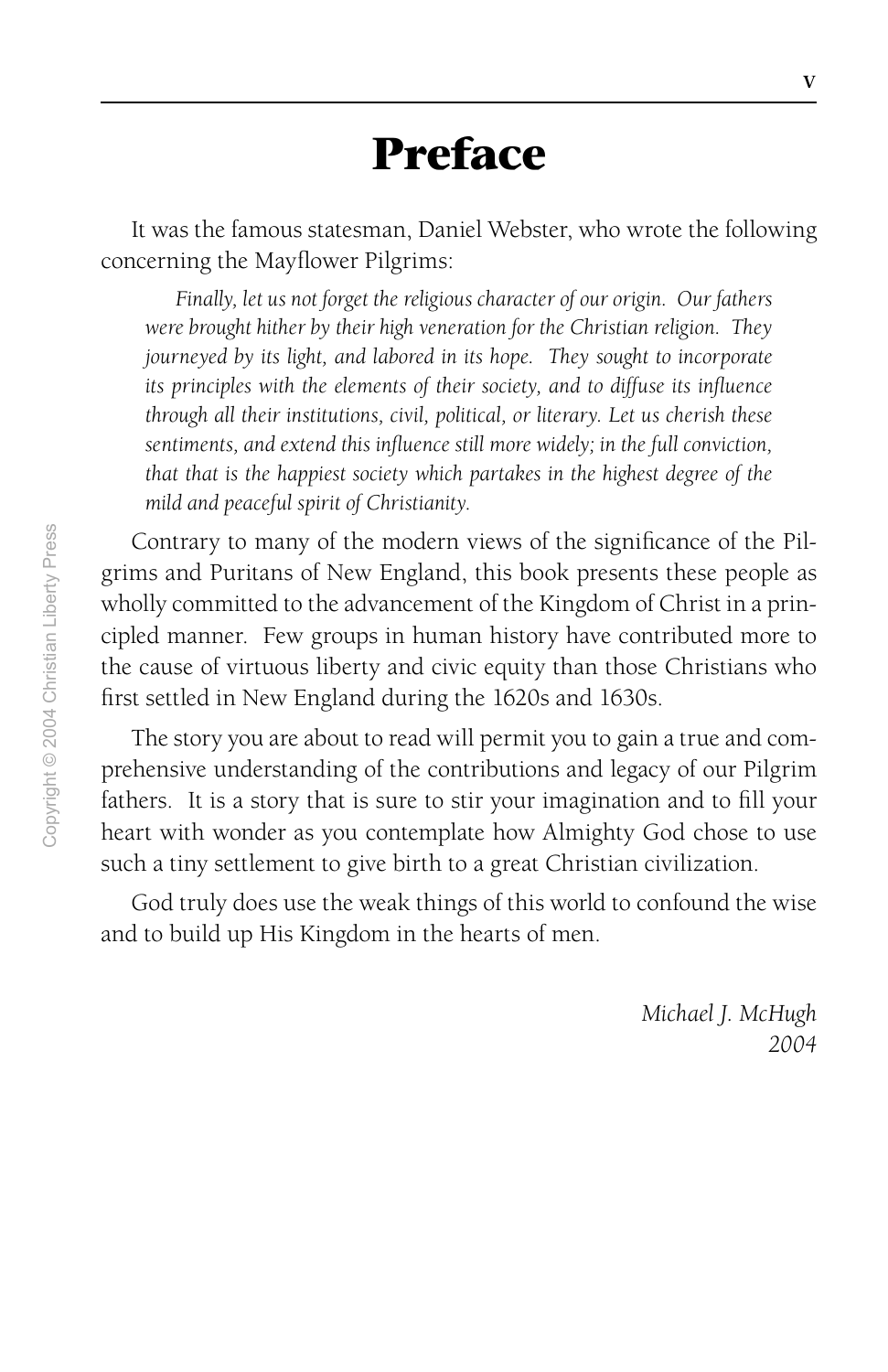# **Contents**

| Chapter One       | Who Were the Pilgrims? 1              |
|-------------------|---------------------------------------|
| Chapter Two       | The Pilgrim Region in England 8       |
| Chapter Three     | The Flight to Holland  13             |
| Chapter Four      | The Pilgrims in Holland 18            |
| Chapter Five      | The Pilgrim Press of Leyden  25       |
| Chapter Six       | The Voyage of the Mayflower31         |
| Chapter Seven     | The Pilgrims at Cape Cod 38           |
| Chapter Eight     | The Pilgrims at Plymouth45            |
| Chapter Nine      | Plymouth's Treaty with Massasoit 52   |
| Chapter Ten       | Early Days in Plymouth 57             |
| Chapter Eleven    |                                       |
| Chapter Twelve    | Famine Threatens Again in Plymouth 72 |
| Chapter Thirteen  | Plymouth Encounters a Uriah Heep79    |
| Chapter Fourteen  |                                       |
| Chapter Fifteen   | Plymouth's Era of Expansion 93        |
| Chapter Sixteen   | Home Life in Early Plymouth 102       |
| Chapter Seventeen | The Plymouth of Today111              |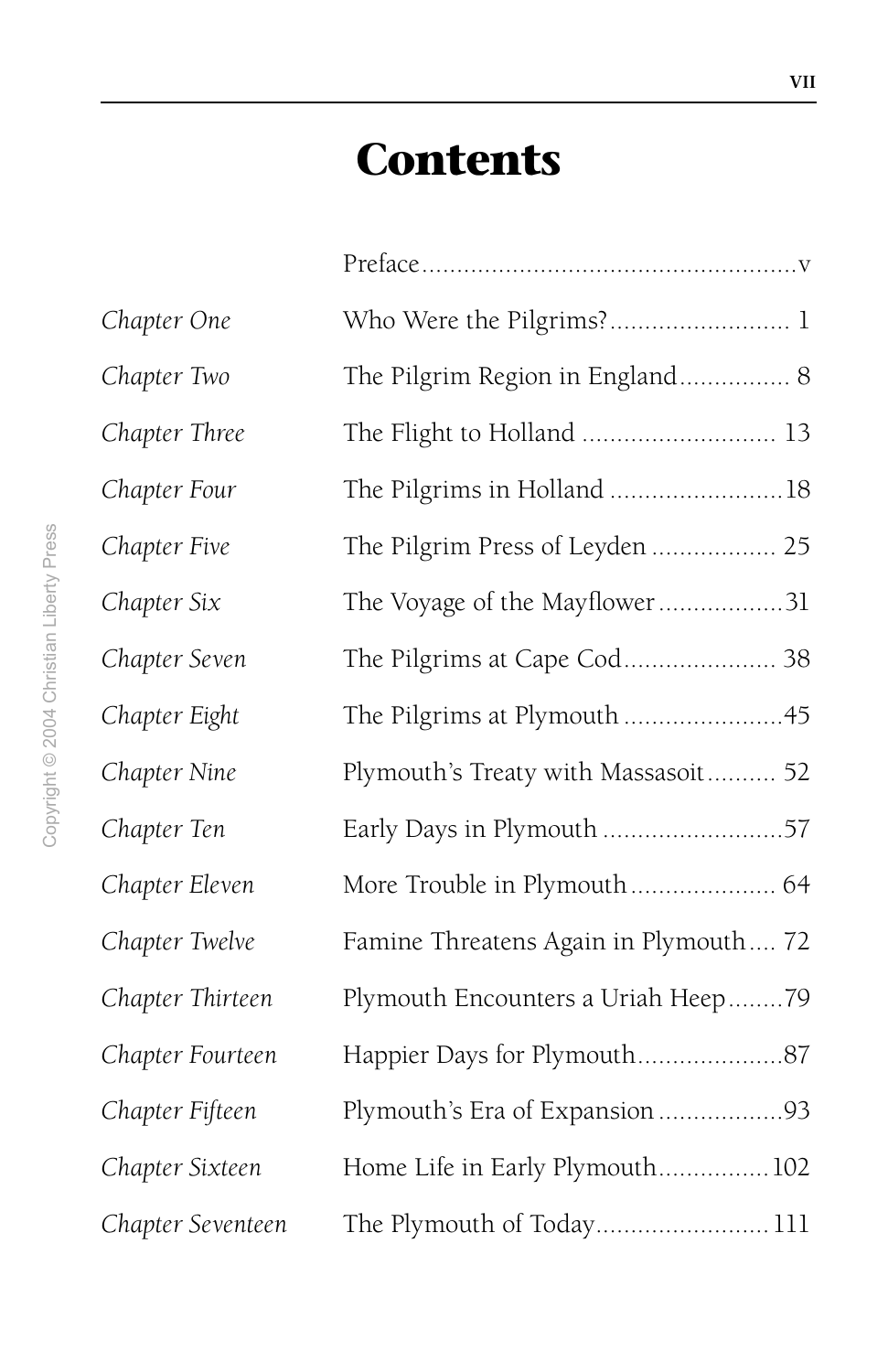### **Chapter One**

# **Who Were the Pilgrims?**

Tho were the New England Pilgrims? From where did the Pilgrims I travel? Why did they emigrate to the inhospitable shores of New England? What were their distinctive religious views? These often asked questions were at one time almost impossible to answer. The people of New England had long believed that Governor William Bradford, at his death, left a manuscript book of the history of the Colony of Plymouth. The book by Bradford was quoted by the early writers of our country. The Plymouth records contain references to or extracts from this manuscript. Thomas Prince, Cotton Mather, Hubbard, the early New England historian, and Governor Hutchinson all allude to it, or quote from it. It was in the possession of the last named writer as late as the year 1767, when the second volume of his history was written. But from that time onward, for nearly one hundred years, it disappeared from the knowledge of Americans.

In the year 1855, an historical writer and investigator, who was engaged in perusing a copy of Bishop Samuel Wilberforce's *A History of the Protestant Episcopal Church in America* (London 1844), found in it certain passages that seemed familiar to him. They were stated by the author to be quotations from an ancient manuscript history in the library of the Bishop of London at Fulham Palace. These extracts were marvelously similar to certain quotations from the long-lost Bradford manuscript, as contained in the works of the early New England writers. The clue was slight, but it sufficed. An English antiquary and scholar was asked to examine the manuscript said to be in the library at Fulham Palace. This he did with the most agreeable results. It was, indeed, the long-missing manuscript. It was copied at the request of the Massachusetts Historical Society and, soon after, published by them. In the year 1897, the original volume, by order of the English ecclesiastical authorities, was returned to Massachusetts and is now sacredly preserved in the State House at Boston and has been published at the expense of the state.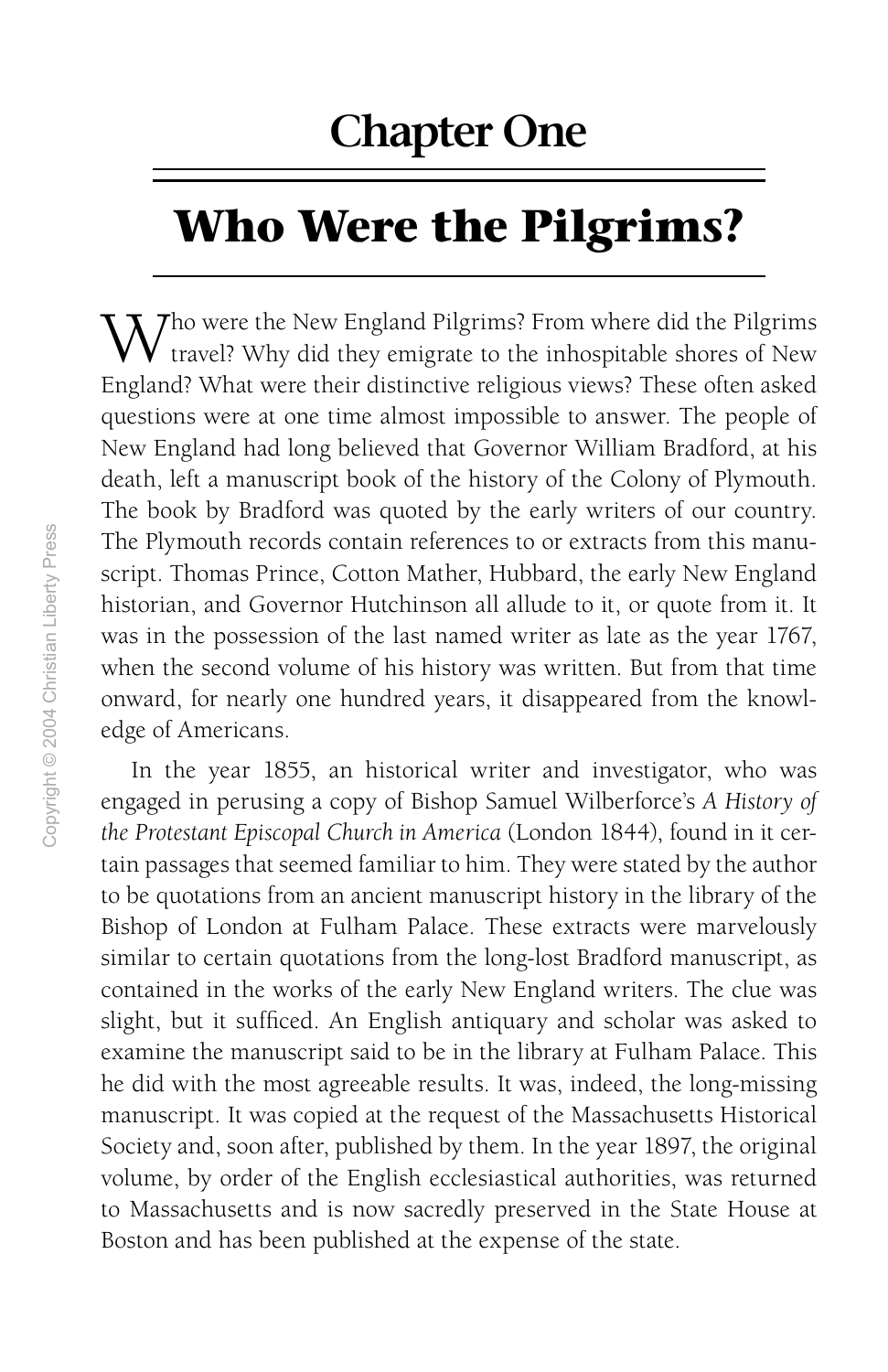The late Senator Hoar, of Massachusetts, alluded to this book as "the most precious manuscript on earth, unless we could recover one of the four Gospels as it came in the beginning from the pen of the evangelist." Certainly, its extraordinary discovery served to reveal to the nineteenth century world some of the hidden things of the earth. We learned that the Pilgrims were of the wing of English nonconformists, known variously in their day as Independents or Separatists. For the purposes of this study the term *Separatists* is preferred.

A broad distinction must at the outset be drawn between the two great nonconformist wings of the English Established Church of that period—the Puritans and the Separatists. The sixteenth century was an era of transition, a period in which the human mind, dimly looking into the mists of the future, was girding and preparing itself for a struggle which was to end, long years after, in the establishment of new thoughts, new principles, a broader life and a more thorough recognition of human rights and duties. The struggle for freedom in religion cannot be said to have had its source wholly in the movement which alike affected religious thought and human civilization, and which we know as the Protestant Reformation. It had its origin in the human heart and soul two centuries before Luther nailed his Ninety-Five Theses to the door of the Church of All Saints at Wittenberg. Even in the seventh century the claim of the bishop of Rome to the headship of the Christian world was but grudgingly acknowledged in England. In the year 702, when a great synod was held at Austerfield, King Alfred and the bishops of the realm defied the edict of the pope, deposed Wilfred, Bishop of York, and practically declared the independence of England from the control of the bishop of Rome.

Following the Reformation in Germany, "the church and people of England," says one historian, "broke away from the medieval papal ecclesiastical system in a manner so exceptional that the rupture had not very much in common with the contemporary movements in France and Germany. In spite of his many faults, Henry VIII was used by God to destroy the papal supremacy, spiritual and temporal, within the land which he governed; he cut the bands which united the Church of England with the great Western Church ruled over by the bishop of Rome. He built up what may be called a kingly papacy on the ruins of the jurisdiction of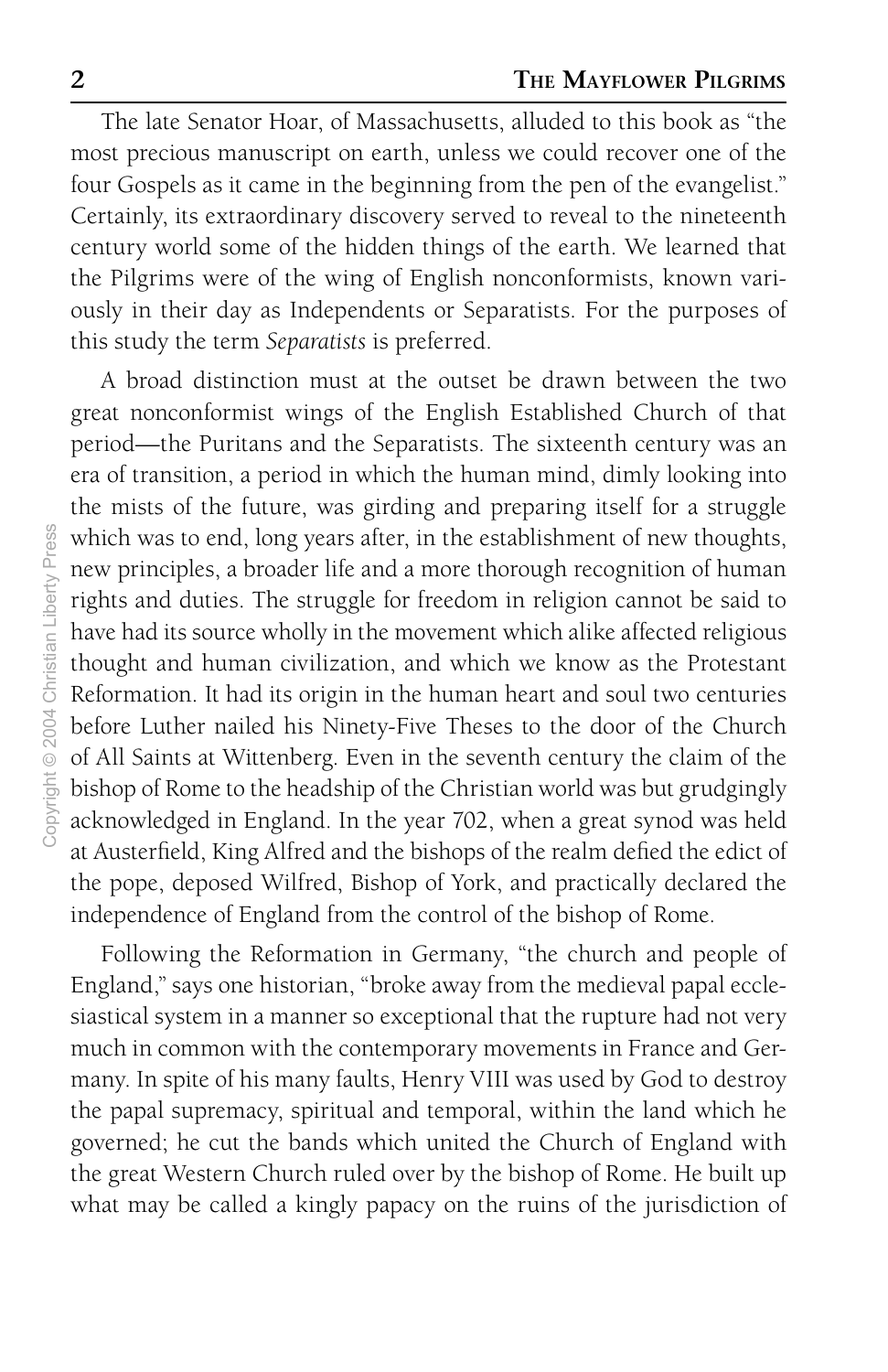the pope. His starting point was a quarrel with the pope, who refused to divorce him from Catharine of Aragon."

"It would be a mistake, however," continues this historian, "to think that Henry's eagerness to be divorced from Catharine accounts for the English Reformation. There was a good deal of heresy*,* so called, in England long before Luther's voice had been heard in Germany." Henry, to effect his purpose, merely took advantage of a condition which existed, and had existed for centuries, in his realm. And he having established himself as the head of the church in England, his successors saw, they believed, a necessity for maintaining the worship of that church, as a means of maintaining at the same time their own claims to the throne.

King Henry died, and after the brief reign of the boy king, Edward, Mary, the daughter of the Spanish princess Catharine, came to the throne. The horrors of the Inquisition, then raging furiously in Spain, had their reflex in the like tragedies of her short and inglorious reign.

The story of the reign of Mary Tudor, to whom a hard and well-deserved fate has given the title of "Bloody Mary," has so often been told that it is unnecessary to do more than to allude to it here. It was Mary's great desire to bring back the English Church and nation to obedience to Rome; but Queen Mary died and her persecutions for the cause of the Church of Rome ceased, while the church bells rang merrily out upon the English air. The fires of Smithfield died away and for a time it seemed to the people of England that religion and statecraft need not necessarily be bound together. The great Puritan movement arose, which had for its object the purification of the English Church from the abuses into which it had fallen, and from the last trace of Romanism. The severity of Elizabeth for a time extended no farther than to the putting of a bishop in jail because he preferred to dispense with the vestments which had been the church's heritage from Rome. But the Puritans, although following the teachings of the Reformer John Calvin, had no thought of separation from the English Church. They objected to kneeling to receive the holy communion, as being an act of adoration of the Real Presence; and for a while, in the English churches, some who thus objected were permitted to receive it standing or sitting. Hence has come down to Methodists the provision that they who object to receiving the communion kneeling may receive it standing or sitting.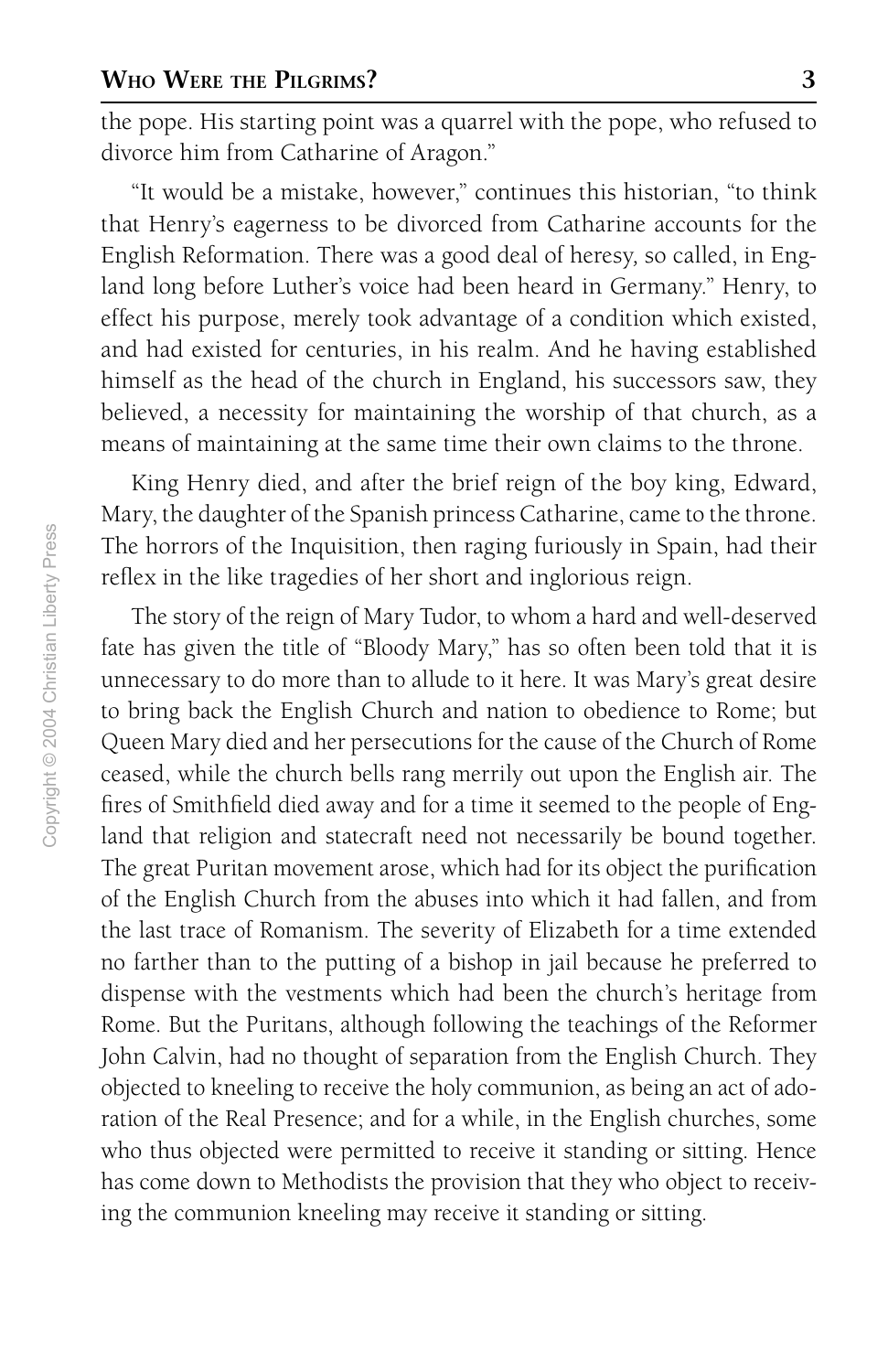But, broken loose from the bonds of Rome, the people of England found themselves embarked, as it were, on an unknown sea of religious thought and in a condition of unrest and transition. The separation from Rome, the establishment of the English Church apart from papal control, the rise even of Puritanism, failed to satisfy some who were looking, perhaps dimly, forward to a new life, in which all bonds of conventionalism should be broken away. Even in the days of Edward the Sixth and of Mary Tudor there were many secret gatherings by night for prayer and religious converse, among those who saw that true righteousness had not its dwelling place in mere forms and ceremonies. Mary found her martyrs among some of these. And Elizabeth, far more beneficent than Mary, saw many reasons why the English Establishment should be maintained; for she was the daughter of Anne Boleyn, and through its maintenance were upheld the validity of the divorce of Catharine, her own legitimacy, and the security of her throne. When, therefore, a congregation was discovered engaged in their secret and interdicted worship, apart from the ceremonies of the Establishment, she felt no hesitation in thrusting the participants into prison. For these were of the secret sect of Separatists, who dared to obey their own consciences in so far as they were informed by the Holy Scriptures. Five of these, who wrote and distributed tracts disseminating what Elizabeth regarded as the treasonable doctrines of the Separatists, found their way to the scaffold. These were John Copping and Elias Thacker, who were hanged in 1583, and John Greenwood, Henry Barrowe, and John Penry, who followed them to the scaffold ten years later. But eventually, Elizabeth's conscience pricked her and she exclaimed, "Shall we put the servants of God to death?"

But after Elizabeth came James, who declared, "I will make them conform or I will harry them out of the land." And this he continued to do, some fleeing to Germany, others to Holland, until he found that these exiles were flooding England with what he termed heretical tracts, from their new homes across the sea. He soon forbade their emigration.

An examination of the recovered manuscript of Governor Bradford revealed the fact that the Pilgrims were of the group called Separatists and that they had their origin in "sundrie townes and villages, some in Nottinghamshire, some of Lincolnshire, and some of Yorkshire, where they border nearest together." A map of England reveals this cluster of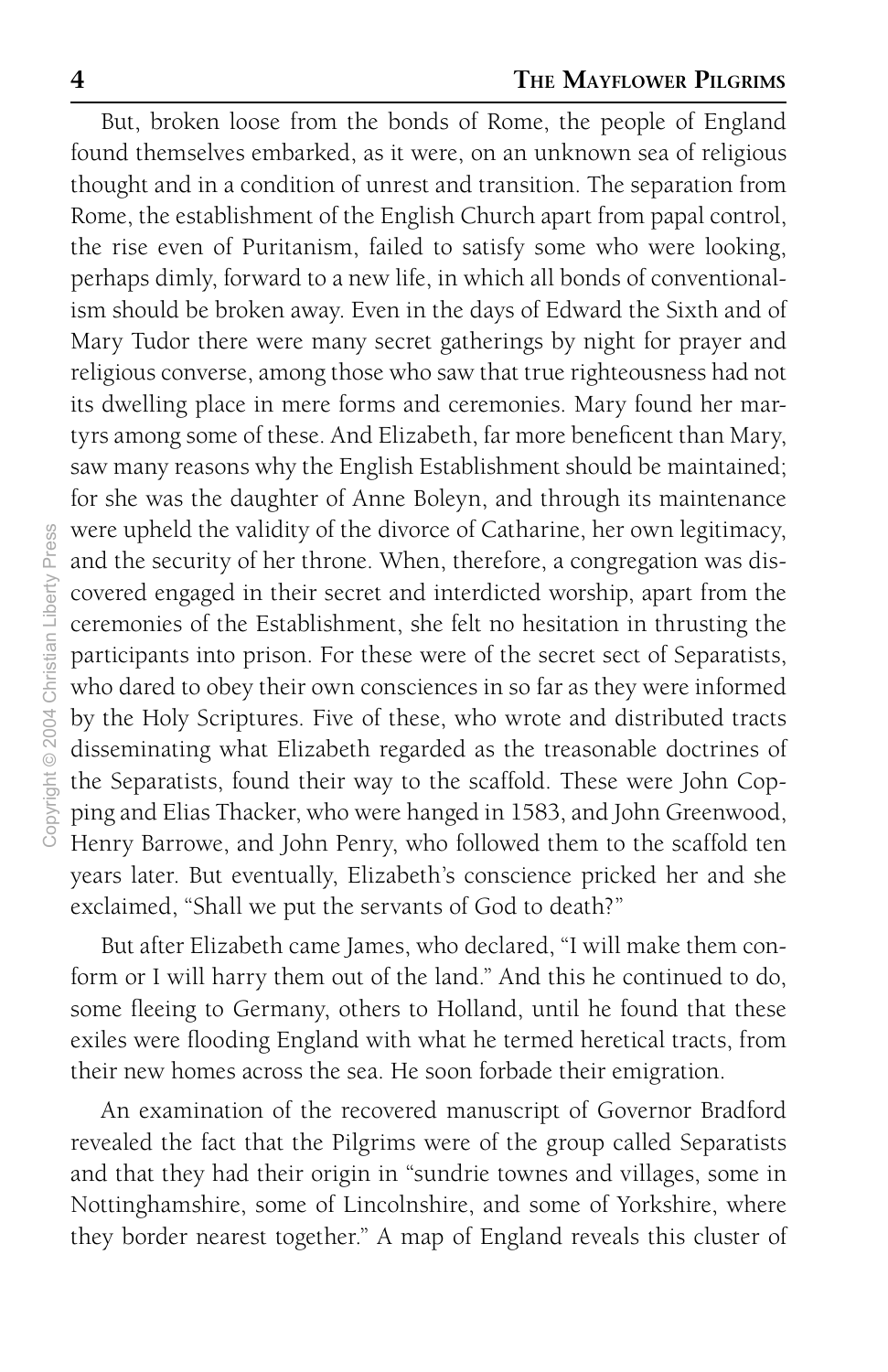#### **WHO WERE THE PILGRIMS? 5**

little English villages, which were called Scrooby, Austerfield, and Gainsborough—charming little hamlets, of which more will be said later. Our concern is just now with these people themselves, who and what they were and by what means they came in conflict with the English authorities and were constrained to flee from their native country. It was during the later years of the reign of Elizabeth that a little band of Christians united themselves together in this little cluster of English villages. "So many of these professors," says Bradford, "as saw the evil of these things in these parts, and whose hearts the Lord had touched with heavenly zeal for His truth, they shook off this yoke of antichristian bondage and as the Lord's free people joined themselves (by a covenant of the Lord) into a church estate, in the fellowship of the Gospel, to walk in all His ways, made known, or to be made known unto them, according to their best endeavors, whatever it should cost them, the Lord assisting them." This was the origin and foundation of the Pilgrim Church of Plymouth, which was carried from Scrooby, England, over the seas to Amsterdam, then to Leyden, and ultimately to the bleak shores of New England.

They who study carefully the various contending conditions operating in English life at this time will perceive that the struggle for freedom in religious thought and practice was multifaceted. First stood the old Church of Rome, contending for absolutism for her pope and clergy. Next stood the Church of England, denying the authority of the pope, either in religious or in civil affairs—although, for a while, retaining many of the ceremonies and dogmas of the Church of Rome. Thirdly stood the great Puritan wing of the English Church, denying Roman dogmas, detesting the Roman vestments and ceremonies, and demanding a greater simplicity in faith and worship. Lastly arose the body of Separatists or Independents as they were variously termed, who, in common with the Puritans, accepted the tenets of Calvin, but, dissatisfied by the lack of a reformation in doctrine and mode of worship in the English Church, called upon the faithful to separate wholly from the Establishment and to form independent churches for worship in faith and simplicity. It was this last named sect, or faction, to which our Pilgrim Fathers belonged.

No one knows by what means an interest in Separatism reached the little cluster of English villages which have been named. We find, however, at the beginning of our story, these little villages imbued with these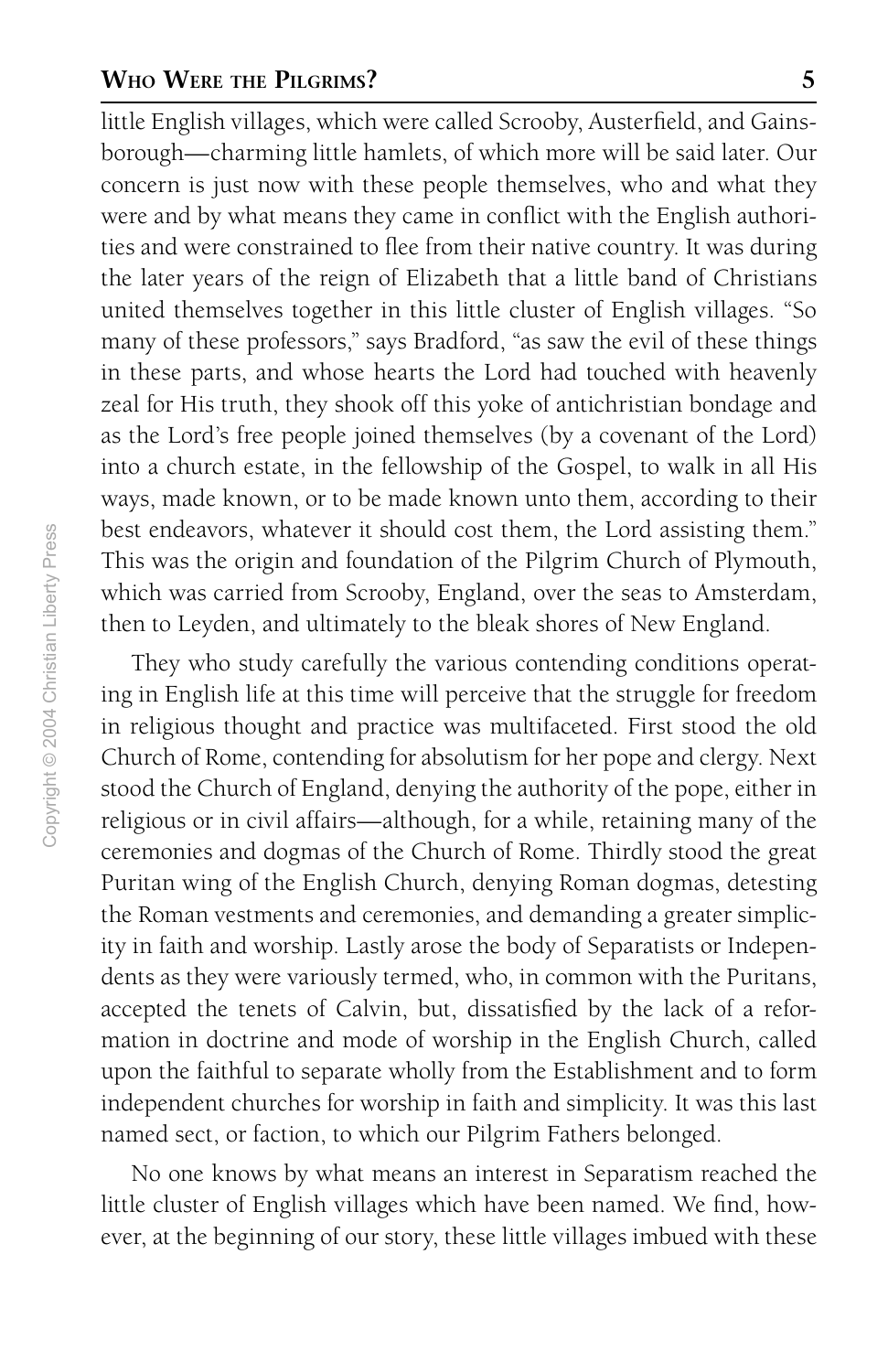doctrines, and the people cautiously and secretly gathering together, on each succeeding Lord's Day, for prayer and biblical fellowship. It is believed, although not positively established, that the place of meeting in Scrooby village was the hayloft of the stable connected with an ancient mansion, once occupied as the manor house of the bishop, but at that time a station on the great royal post road from London northward to Edinburgh. Every movement, social, political, or religious, has necessarily its leaders. This band of faithful ones found its leaders in William Brewster, who later became Elder Brewster of the Pilgrim Church, and a much younger man, William Bradford by name, in later years known as Governor Bradford of Plymouth Plantation, and the historian of the movement so humbly begun, but so broad in its results.

An English nonconformist clergyman, Dr. John Brown, who had been a profound student of Pilgrim life and history, tells us that but for the execution of Mary, Queen of Scots, there would have been no Elder Brewster and no Pilgrim Church in Scrooby, in Leyden, or in Plymouth, with all the far-reaching results of its establishment. This remarkable statement is thus explained. William Brewster, the great leader of the movement, in his young manhood was a secretary to William Davison, who was an undersecretary of state to Queen Elizabeth. The queen's duplicity toward Davison is a matter of history well remembered. She greatly desired the death of her cousin Mary, the Scottish queen, then a prisoner at Fotheringay Castle, but yet she hesitated to take the extreme step of ordering her execution. She would doubtless willingly have laid the responsibility upon the shoulders of Cecil, Lord Burghley, but he was too wily to be caught in the meshes of the queen's net. Then she signed Mary's death warrant and gave it to Davison, to be forwarded to Fotheringay. When the news came of Mary's death, the queen affected great indignation, accused Davison of having exceeded his instructions, and removed him from office. With Davison's fall, of course, fell Brewster, and, banished from the royal court, he returned to his home in the little village of Scrooby, where his father was the keeper of the royal post station, to which place he succeeded at his father's death.

Where William Brewster came in touch with the Separatist movement, of which Browne was then the chief exponent, has never been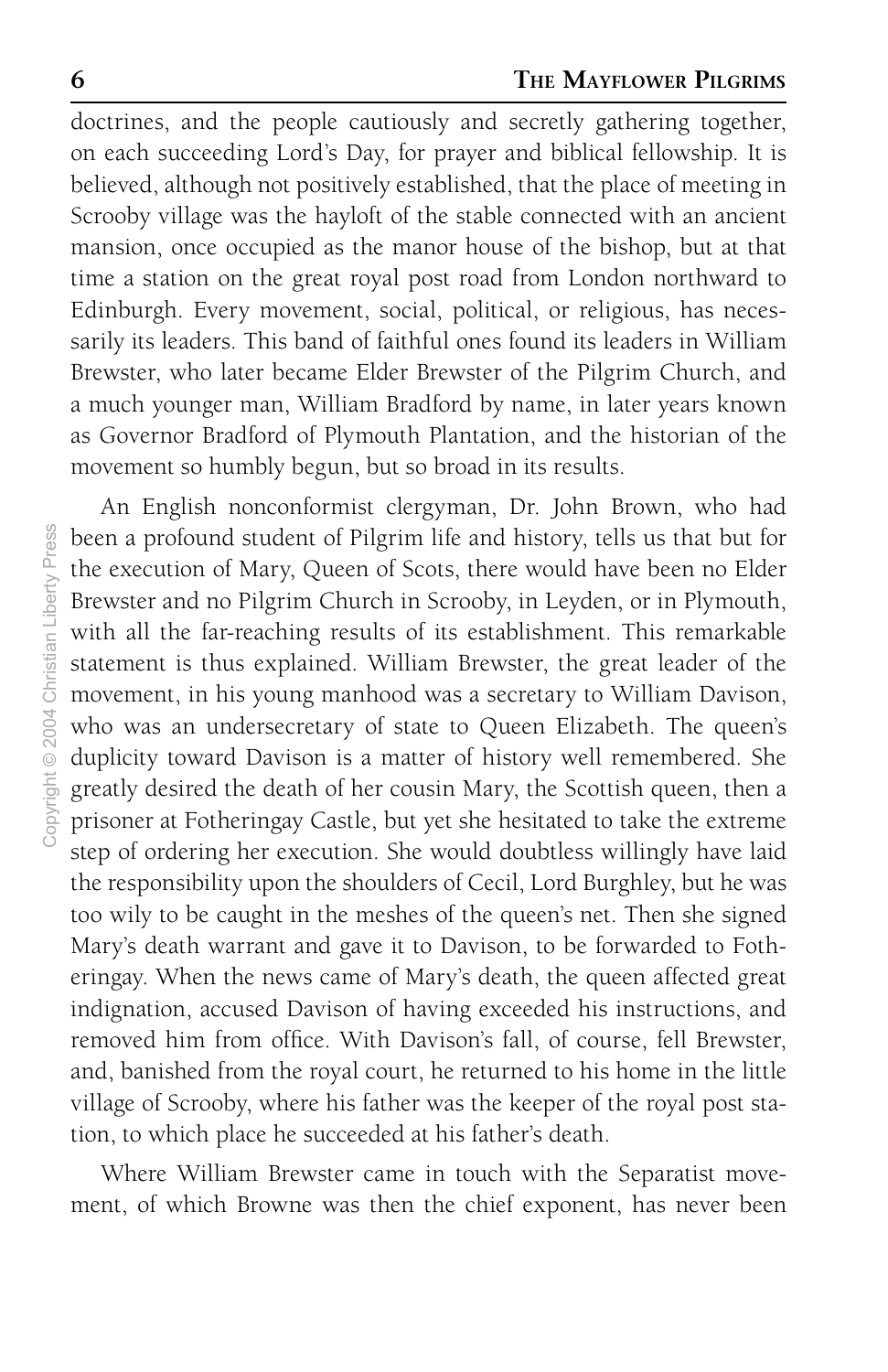learned. But after his return to Scrooby he became interested in this religious reform, of which he later became the shining light.

The followers of Brewster were for the most part a humble folk. Brewster himself and his younger colleague, Bradford, were university-bred men; but the majority of their followers were husbandmen in the fields, or keepers of flocks in the villages and surrounding country in which they lived.

These, then, were the people whom history knows as the Pilgrims of New England, whose coming to our shores, almost four hundred years ago, was the true beginning of Christian civilization, as well as representative government in our country.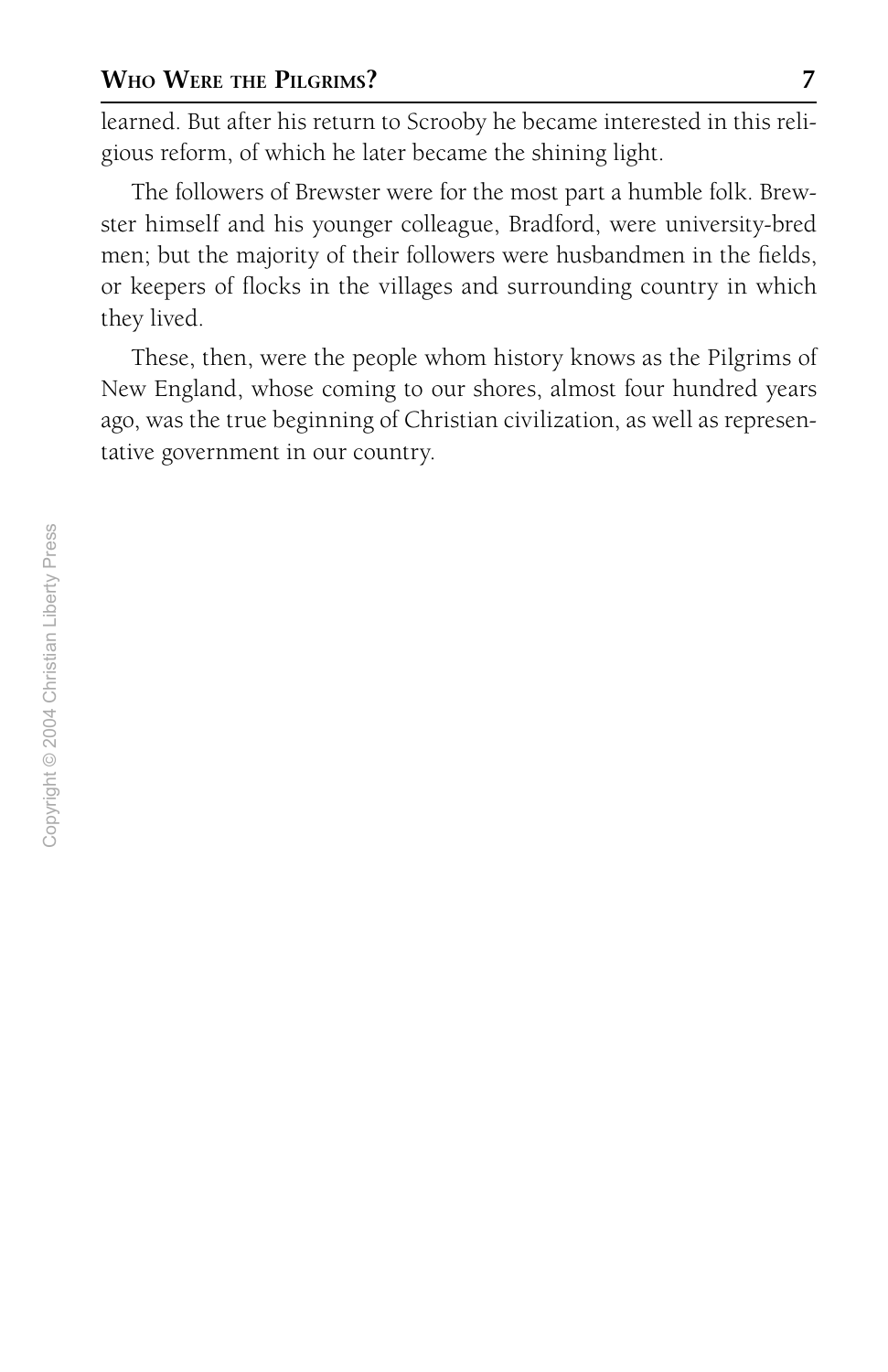### **Chapter Two**

# **The Pilgrim Region in England**

s we have seen, the region from where the Pilgrims came was a  $\Gamma$  cluster of small villages in the north of England, at the point where Yorkshire, Nottinghamshire, and Lincolnshire join. This whole region, it is said, was once lowland, composed chiefly of marshes and swamps, at times overflowed by extraordinary tides from the North Sea. Perhaps the best known of the poems of Jean Ingelow, it is remembered, is descriptive of one of these high tides on the coast of Lincolnshire. Centuries ago, however, cunning engineers, mainly Dutchmen, by a system of ditching, diking, and draining converted this swampy country into a beautiful region, dry and fertile. Of the scores and perhaps hundreds of Americans who yearly make their pilgrimage to the Pilgrim shrine at Scrooby, the major portion tell us that the most pleasing approach to the ancient and historic hamlet is on foot from the nearby town of Bawtry, situated about a mile to the northward of the village. Indeed, Bawtry is about equally distant from the villages of Scrooby and Austerfield, both famed in Pilgrim annals. The region lies on a line of railway, distant about one hundred and fifty miles north of London.

The walk from Bawtry to Scrooby is through one of the most lovely as well as most interesting regions in all England. The walk is by no means long and wearisome, for, while the attention of the traveler is taken by the fields, the meadows, and the winding waters of the stream where unite the Idle and the Ryton, the graceful spire of the church at Scrooby breaks upon the sight, through the sweeping branches of the great elms which arch the road. Scrooby is a tiny hamlet of scarcely more than a few hundred souls. Austerfield, though a somewhat larger village, still has a population of less than two thousand. There is no reason to believe that these villages were larger in the Pilgrim time than today, and one of the mysteries which attach to Pilgrim history is by what means so important a movement of God could have had its origin in such a small community. The village of Scrooby, however, was situated on the Great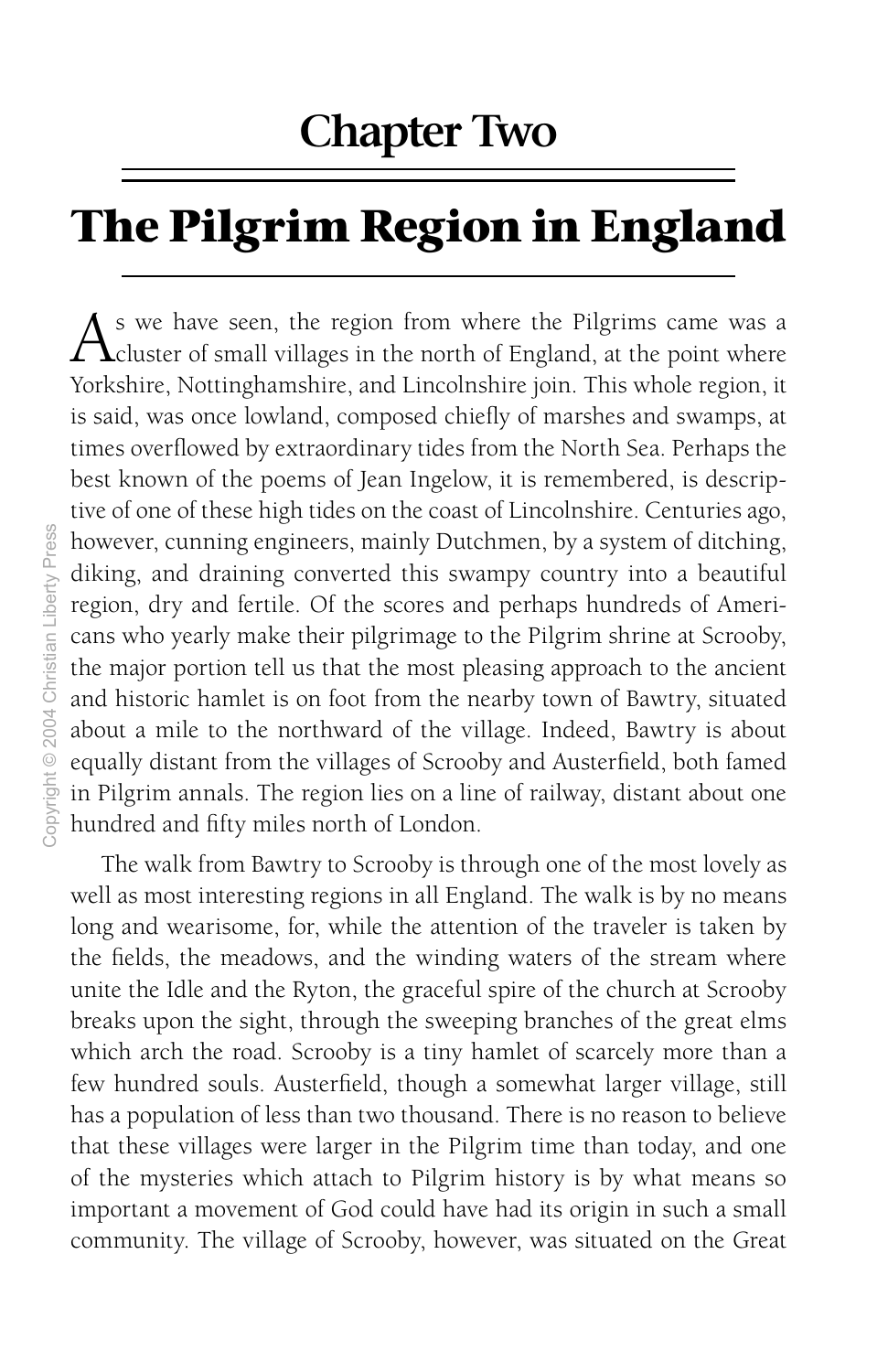#### **THE PILGRIM REGION IN ENGLAND 9**

North Road, which in the sixteenth century was the main highway leading from London to Edinburgh. Despite its small size and population, Scrooby was in those days a place of considerable importance. Here was a manor of the Archbishop of York, surrounded by an ancient moat and supporting a great manor house or mansion. In Pilgrim days, this manor house, although still the property of the bishop of York, was used as a station of the great royal post road. Let it not be forgotten that in 1514, Wolsey, afterward the great cardinal, was the Archbishop of York. A few years later, Wolsey, who had been high in the favor of King Henry VIII, fell from his lofty estate, at the mandate of Anne Boleyn, and, banished from the royal presence, returned to his diocese, took up his residence at the manor house in Scrooby, and here he passed many of his later days.

This circumstance alone, had it no other claims, would readily place the little hamlet of Scrooby in the list of historic places. But there are other things which must serve to add to its fame. In June 1503, Margaret, daughter of King Henry VII—through whom, later, the Stuart sovereigns gained their right to the English throne—was married to King James IV of Scotland. On her wedding journey to her new home, her way led through Scrooby, and here at the manor house she passed a night. Just 100 years later, Robert Carey, cousin of Queen Elizabeth, who lay dead at Richmond, rode stormily through the night, over the Great North Road, and through Scrooby, to carry to the grandson of Margaret the intelligence of the death of the queen of England and of his own accession to the English throne. King Henry VIII passed a night at the manor house in 1541. As we have already learned, it was in the manor house at Scrooby where dwelt the father of William Brewster, then the keeper of the royal post at this station on the Great North Road. Here, after the fall of Davison, Queen Elizabeth's secretary, young Brewster returned and became an assistant to his father. After the death of the latter, young Brewster succeeded to his position as keeper of the post. Here he became the leader of the religious movement that later resulted in the Pilgrim migration and the final settlement at Plymouth.

The old manor house, as it was in Brewster's day, is no longer standing. It is easy, however, to trace the line of its foundations, through the meadow which now covers the place; and a much smaller, but still ancient, dwelling covers a portion of the site. An archway, long since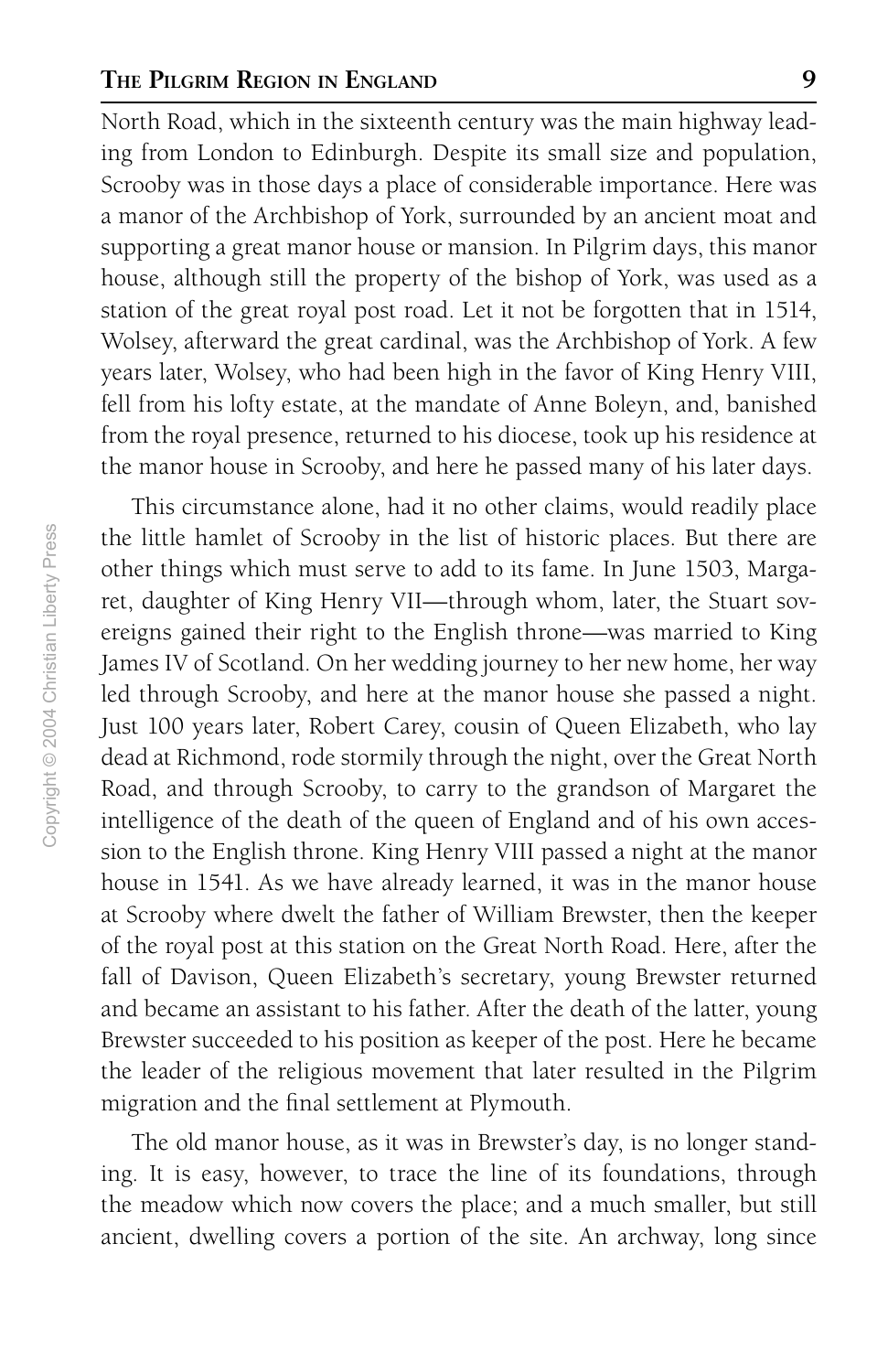bricked up, shows the former entrance to some portion of the old mansion and a stable nearby was evidently built of some of the materials of the old manor house, for overhead are certain curiously carved oak beams, once portions of the roof of some lordly hall.

Austerfield, lying two miles north of Scrooby, with the village of Bawtry midway between the two hamlets, was the home of William Bradford, afterward governor of Plymouth. Here, in the little Church of Saint Helen, one can still see the baptismal record of the little child; and not far away stands the unpretentious stone cottage in which the future governor was born. Austerfield, as well as Scrooby, is entitled to its historic fame. Here, in the year 702, as we have before seen, was held the great ecclesiastical synod, which was in reality a struggle of the churches in England against the assumed supremacy of the bishop of Rome. The synod took the form of a hearing of a protest of Wilfrid, bishop of York, concerning the proper date for the celebration of Christ's Resurrection. The English churches had adopted one calendar for computation; the pope employed another. Wilfrid, a warm advocate of papal supremacy, laid the matter before the bishop of Rome, and, of course, was sustained. King Egfrid deposed Wilfrid from his bishopric and the synod sustained his action—the first struggle in England against the claims of papal Rome.

The third of the Pilgrim villages is Gainsborough, lying some ten miles east of Scrooby and Austerfield, and thus forming the apex of a triangle. It was at Gainsborough, indeed, that the Separatist movement in this region may perhaps be said to have had its inception; for there, in 1602, was formed, secretly of course, the formal church of the new faith, of which both Brewster and Bradford were original members. In this town, on the banks of the River Trent, King Alfred was married, and here Canute was proclaimed King of England. Here in the old hall King Henry VIII once held court when he came to Yorkshire in 1541 to receive the submission of a faction of revolting subjects. Hither came, every Sunday, on foot from Scrooby and Austerfield, Bradford and Brewster and others of the faithful brethren, to join in worship with those of Gainsborough and listen to the preaching of the pastor, John Smyth.

The region about this Pilgrim country is of unusual interest. Not far distant is Epworth, the shrine of Methodism throughout the world, the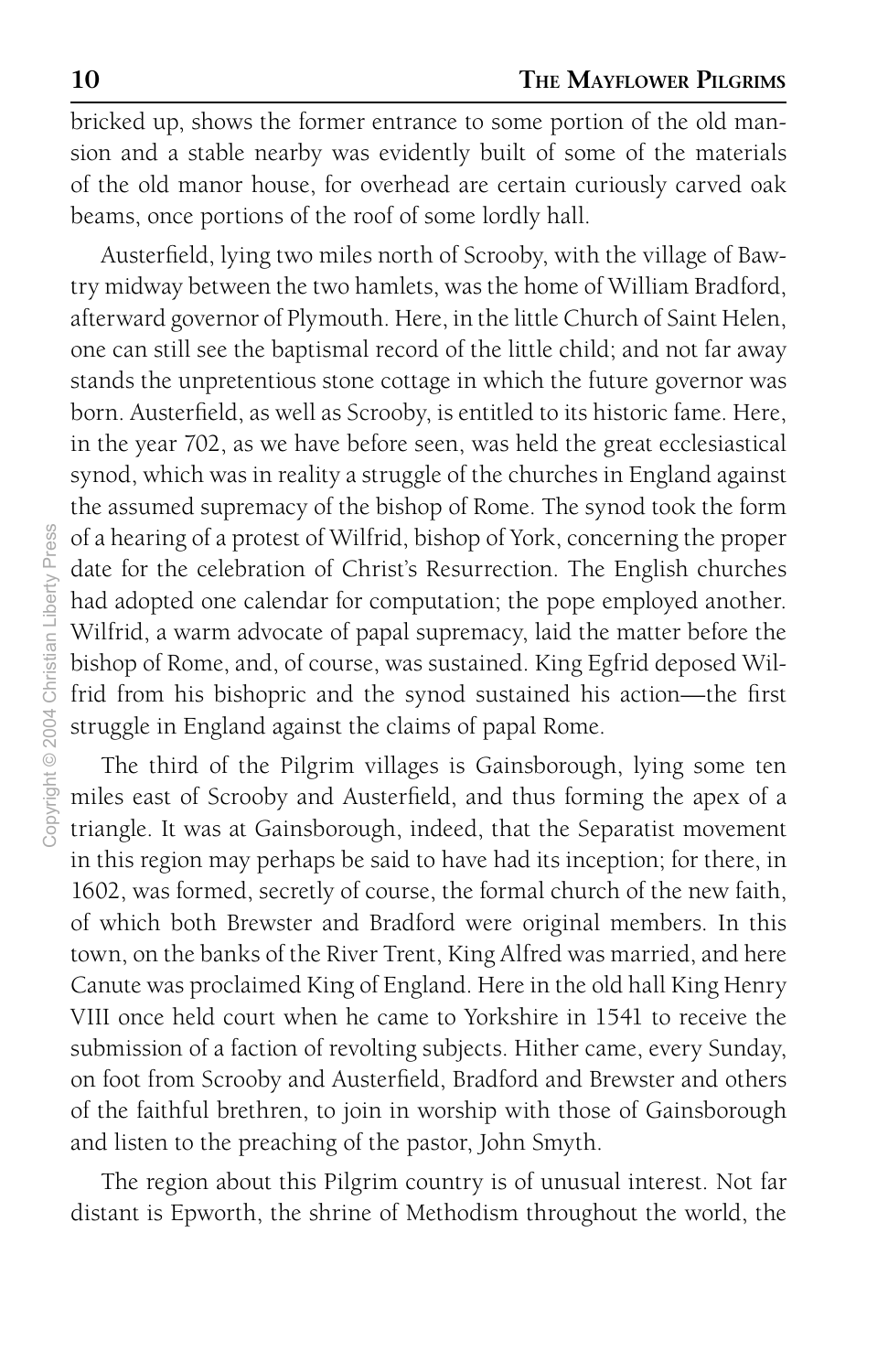#### **THE PILGRIM REGION IN ENGLAND 11**

birthplace of John and Charles Wesley. Within easy distance is Sherwood Forest, renowned for centuries past as the scene of the exploits of Robin Hood and his band of kindly outlaws, who waylaid and robbed the wealthy and distributed the spoils to the poor. Who does not remember the ancient tale of Robin Hood and Friar Tuck, Little John, Scarlet, and Maid Marian, so ancient that its author's name is lost in the mists of antiquity? If we turn again from literature to history, we find, not far from Scrooby and Austerfield, the walls of Fotheringay Castle, where for eighteen years Mary, Queen of Scots, was held a prisoner of state and where she met her death at the hands of the executioners.

Such was the region in which the great Pilgrim movement had its rise. It must not be understood that this region was necessarily the center of the entire Separatist movement of which the Scrooby congregation was but a part. Robert Browne, usually regarded as the originator of the movement for separation, probably never visited Scrooby. As already suggested, by what means the sentiment became rife in this far-away cluster of villages in the north of England is a mystery. But there was perhaps no portion of England at that day to which this movement did not penetrate. Until the authorities discovered, probably through an informer, that Brewster and a company at Scrooby were of the so-called pernicious sect of Separatists, the village of Bury Saint Edmunds, in West Suffolk, was believed to be the place chiefly infested with these rebels; and there were undoubtedly many secret meetings of Separatists held in London itself. Since Scrooby was on the main highway from London to Edinburgh, it is not improbable that some traveler, passing a night at the old manor house, brought this powerful gospel to the ears of Brewster, who spread the story to others. We know too that Brewster, while in the employ of Davison, on one occasion accompanied his master upon a special embassy to Holland, then the refuge of many whose religious convictions had led them to flee from England.

At all events, in Scrooby the movement for Separatism had taken such firm root that its leaders and adherents perhaps grew less wary in their movements. The weekly foot journey of ten miles to Gainsborough and return had become too wearisome for hardworking people to endure and a division had occurred, a separate church being formed in Scrooby, of which Brewster was the leader. Bradford, finding it far more convenient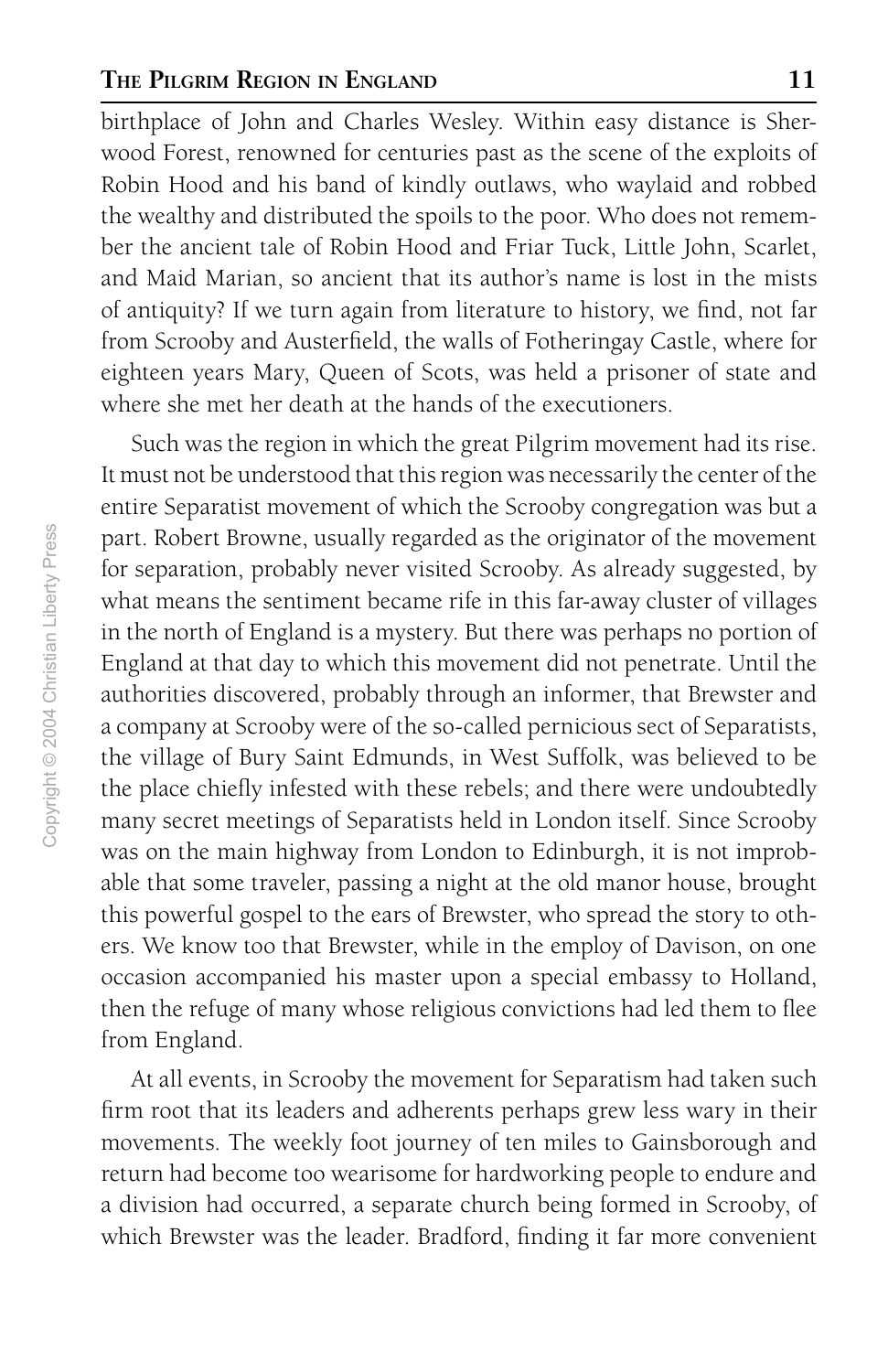to walk from Austerfield, through Bawtry, to Scrooby, every Sunday, than to undertake the twenty-mile journey to Gainsborough, joined his fortunes with those of Brewster. Frequent meetings for prayer and fellowship were held, probably in the hayloft of the stable of the manor house, until there came a day of discovery. Brewster, who had been absent, probably in London upon government concerns, returned home to find that a considerable company of the faithful, including his own wife, had been arrested and lodged in jail. Brewster escaped in God's kind providence and went into hiding. Bradford does not seem, at this time, to have been known openly as a Separatist, so he also escaped the clutches of the law.

But this crisis brought to the leaders the stern alternative of flight from the country or the abandonment of their faith. To their minds there was no alternative; apostasy was not for a moment to be considered. Nothing was left but flight. The "lockup" in this tiny village was probably inadequate for the permanent detention of the arrested ones, and they were soon set at liberty. The story of the Pilgrims' journey to Holland must be told in another chapter.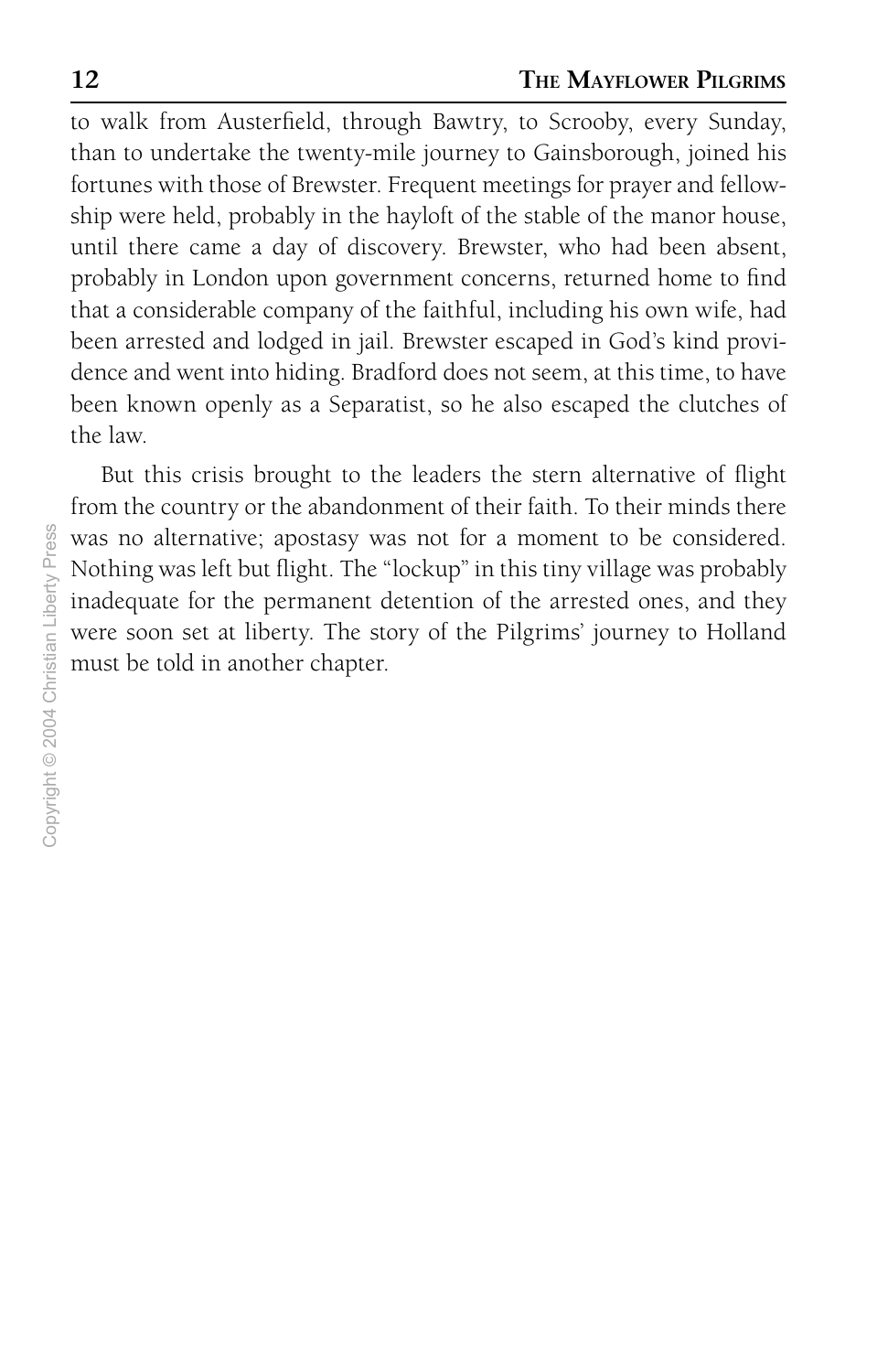### **Chapter Three**

# **The Flight to Holland**

s we have already learned, the Separatist Church at Gainsborough  $\Gamma$ was formed in 1602, while the church at Scrooby was formed in 1606. The formation was simple. The friends were gathered together, probably in the hayloft of the stable adjacent to the manor house. We are told that "there was first one stood up and made a covenant, and then another, and these two joined together, and so a third, and these became a church." Now comes into the story one Richard Clyfton, described by Bradford as "a grave and revered preacher, who by his pains and diligence had done much good and under God had been the means of the conversion of many." Mr. Clyfton at the beginning of our story was the rector of the English Church at Babworth, a village some eight miles south of Scrooby. The cause of the Separatists, by the execution of Greenwood and Barrowe, had received a severe setback; but it was just at this period of discouragement that the Scrooby church was formed.

Richard Clyfton had been educated at Cambridge, as had also Brewster. He was some years older than Brewster, for he was born in 1553, while Brewster's year of birth was 1566. He had been the rector of Babworth for sixteen years when he cast in his lot with the Scrooby brethren. There had been for some years serious scandals, involving many of the English Church clergy in this region. Lord Burghley, the premier of Elizabeth, is quoted as having openly accused the Bishop of Lichfield of having "made seventy ministers in one day for money, some tailors, some shoemakers, and other craftsmen." There are even records of English "gentlemen," who had church "livings" at their disposal, having procured the appointment of their stewards or coachmen to the vacancies, that the emoluments of the positions might be turned into their own treasuries. Such a man as Clyfton could not remain content with such conditions in the church, and he had long been recognized as a Puritan and reformer. The exact date at which he broke with the English Church is not fixed, but it was not far from the opening year of the seventeenth century. How he occupied himself from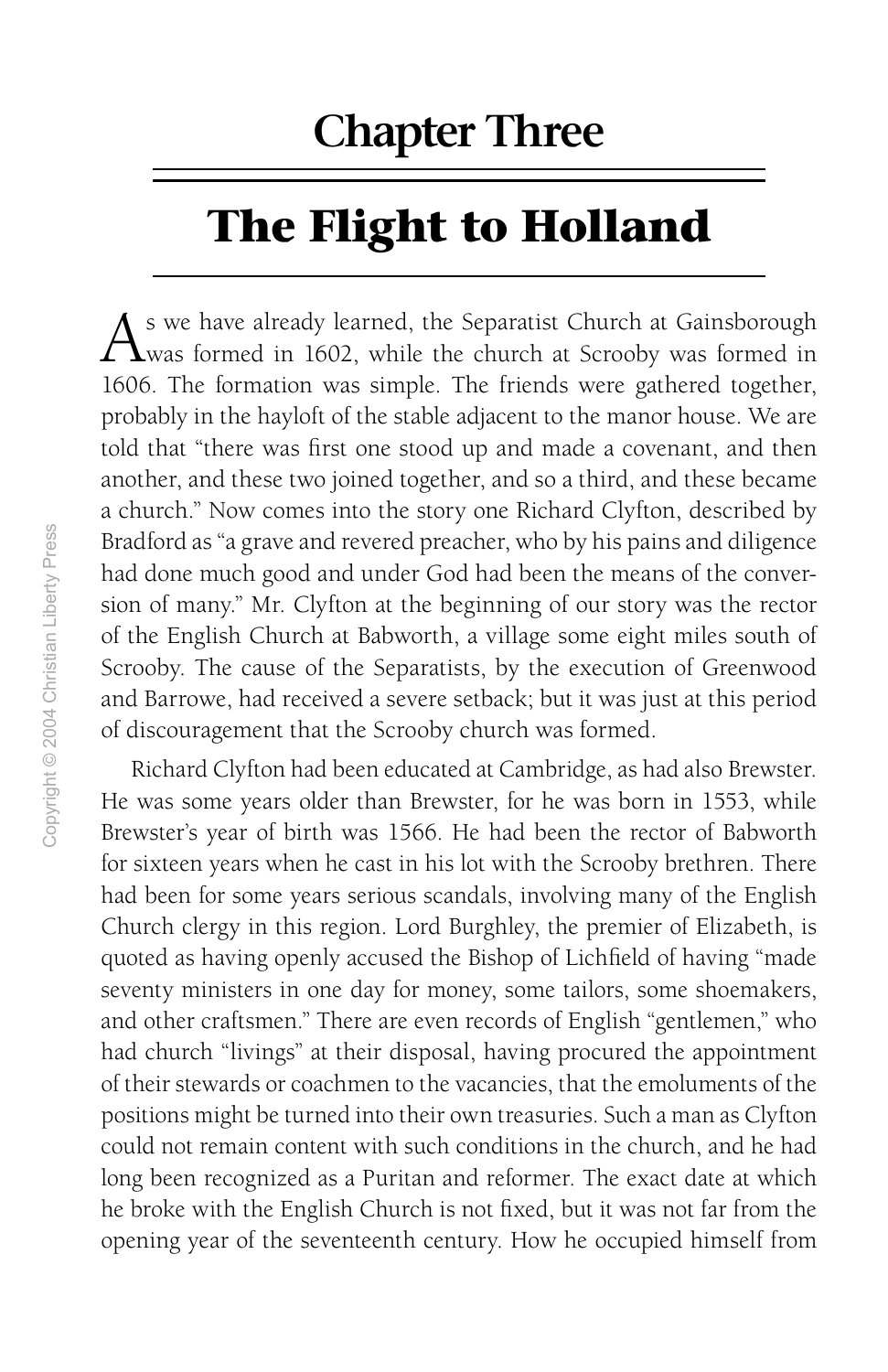this time until the formation of the church at Scrooby is uncertain, but the fact is established that he became its first pastor. Associated with him as his assistant was the Rev. John Robinson, who joined his fortunes to those of the Scrooby brethren in 1604. He too was a Cambridge graduate. He was for a time in charge of a parish near Norwich, but lost this position by reason of his reformist views. Then came his separation from the English Church and his union with the Scrooby movement.

William Bradford, who must be mentioned in this connection—for Brewster, Clyfton, Bradford, and Robinson were the four great leaders of this movement—was led to take an interest in the Separatist idea mainly through the teachings of Clyfton at Babworth, ten miles distant from his home in Austerfield. He was a member of a family of English gentry, from whom he was estranged by reason of his firm commitment to biblical faith, doubtless being regarded by his relatives as extreme. He was more than twenty years younger than Brewster, and indeed was only a youth of seventeen when he first began to meet with the brethren at Scrooby. It was not until some years later, therefore, that he became a force among them. Brewster, Clyfton, and Robinson, especially the first two named, were men of some prominence in this region, and it is not surprising that their activity in the tiny hamlet of Scrooby soon attracted the attention of the authorities. The meetings of the church were held with great secrecy. Bradford says of Brewster that "after they were joined together in communion he was a special stay and help to them. They ordinarily met at his house on the Lord's Day, which was a manor of the bishop's, and with great love he entertained them when they came, making provision for them to his great charge."

But little is known of the rank and file of the little congregation. It is certain that they were for the most part humble folk. Since this was an agricultural region, they were undoubtedly chiefly farmers, upon lands leased from the archbishop's holdings. None save the four leaders were probably educated, although all perhaps were able to write, for none of the signatures affixed to the Compact at Cape Cod were, so far as is known, signed with a cross. All were people sincere in their convictions and firm in their faith.

Scarcely a year had passed after the formation of the church at Scrooby when persecution fell upon them. Bradford says that they "could not long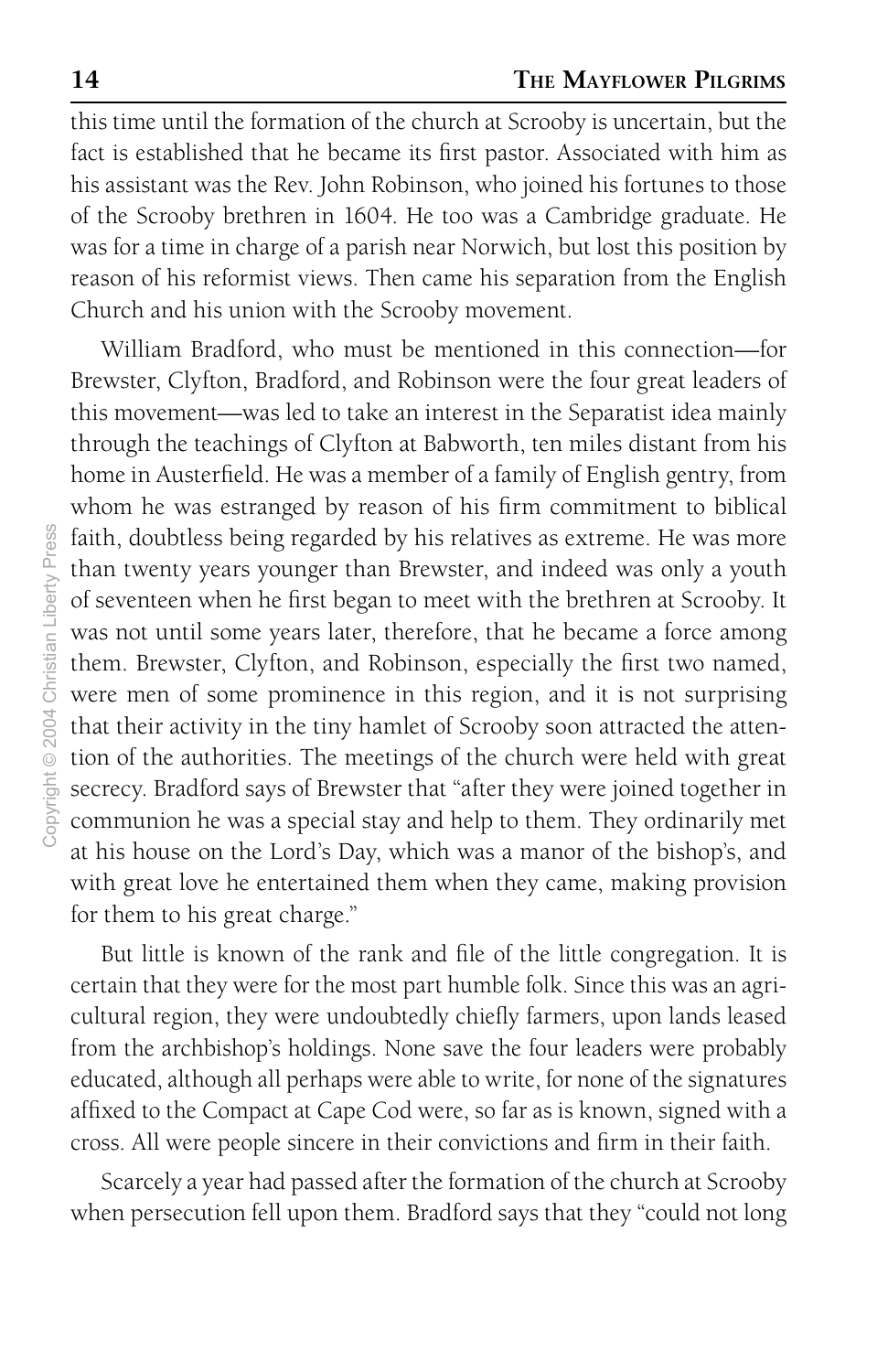continue in any peaceable condition, but were hunted and persecuted on every side, so as their former afflictions were but as flea-bitings in comparison of those which now came upon them. For some were taken and thrown in prison, others had their houses watched night and day and barely escaped their hands; and the most were faine to flee and leave their houses and habitations and the means of their livelihood. Yet these and many other sharper things which afterward befell them were no other than they looked for and therefore were the better prepared to bear them, by the assistance of God's grace and spirit."

In the records of the ecclesiastical court at York is found ample corroboration of these statements of Bradford, concerning the persecution of the Scrooby people for cause of conscience. These records show that one "Gervase Neville of Scrowbie, holding and maintaining erroneous opinions and doctrines," was arrested upon a warrant issued to one William Blanchard, messenger, and confined in York Castle. On September 15, 1607, a warrant was issued for the apprehension of Richard Jackson and William Brewster for civil disobedience. The return upon the warrant certified that the officer had been unable to find the two culprits. There was good reason for this failure of the officers of the law to find and apprehend William Brewster, for at that very time he was doubtless in Boston, on the coast of Lincolnshire, endeavoring to obtain passage for himself and his neighbors to Holland. The wife of William Brewster had some weeks before this been arrested and confined in York Castle. The long arm of persecution was reaching out for him, and nothing seemed left but flight, if possible, to Holland, a country which, since the days of William the Silent, had been a refuge for the oppressed in the cause of religion. There was even then in Amsterdam a colony of English religious refugees, some from London, others from other parts of the kingdom. Indeed, it is probable, if not certain, that some of these refugees were from among their own neighbors at Gainsborough. With sorrow they therefore resolved to turn their faces from their native land.

A serious undertaking was this for these simple people, and to them it meant much. They must leave the places which they called home, where the greater number of them had been born. Wholly unaccustomed to travel, they must dispose of their household goods as best they might, abandon their means of livelihood, and with but little money, go forth across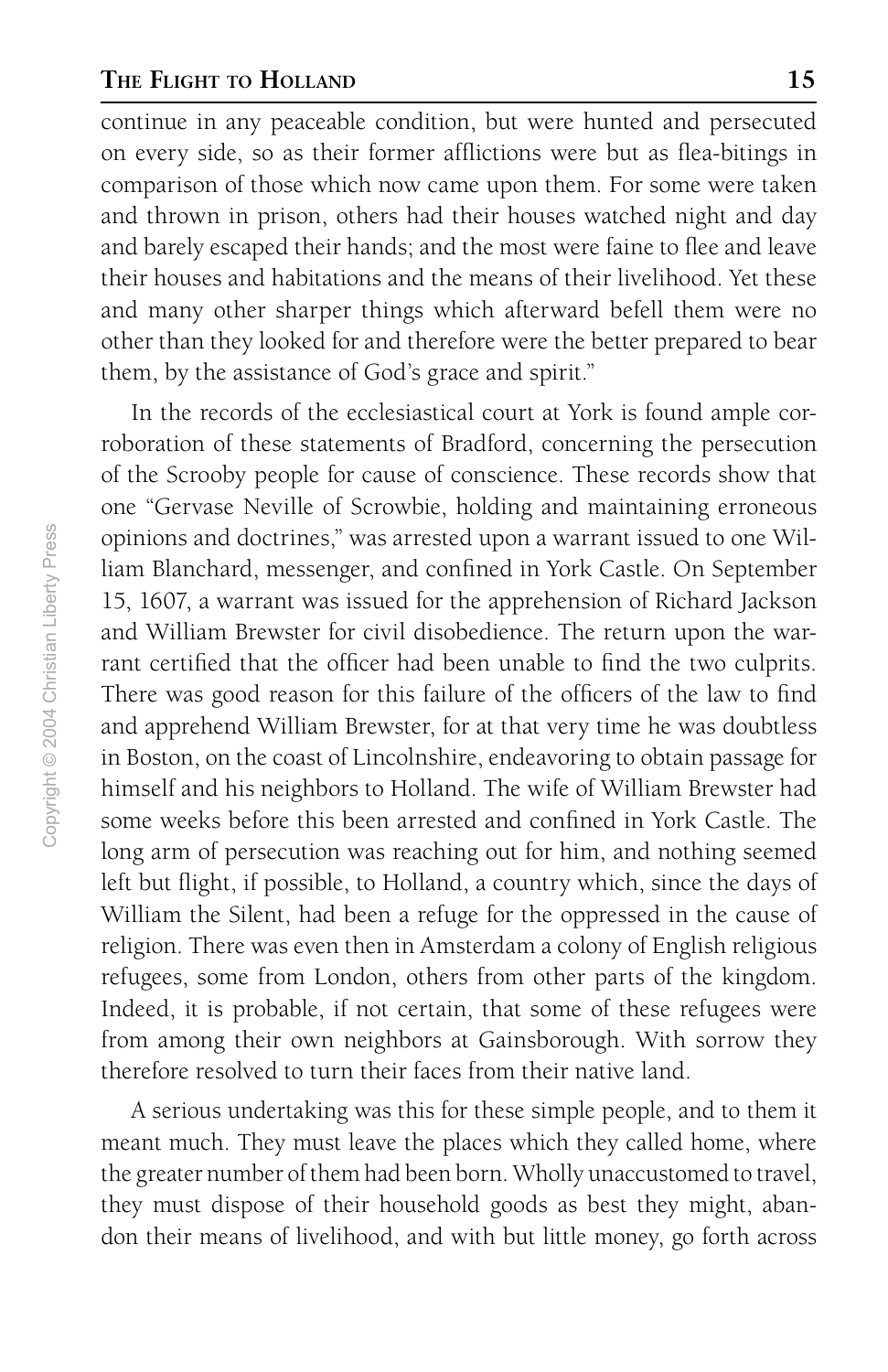the sea, into a foreign land, where all were strangers and where a strange tongue was spoken. Not only this, but having reached that unknown land, they must without delay seek a new means of gaining a livelihood.

But it was a stern necessity which confronted them and a necessity full of tribulations and dangers. To leave the country without a license was forbidden by law, and the party knew that to obtain a license to emigrate for the cause of religion, would be impossible. Too many Separatists already were taking advantage of the freedom of the press in Holland and were sending over into England their schismatic writings. If they were to emigrate to this land of promise, it must be in secret. From time to time attempts were made by small detached parties to obtain passage, but in every case they were detected and their persons and effects seized by officers of the law. The case had, however, become desperate, and Brewster, while the officer was seeking him to serve the warrant of arrest upon him, was bargaining with the captain of a vessel lying at the port of Boston to convey the entire Scrooby party across the sea. The captain affected to make a bargain for the passage of the party, but meanwhile was plotting for their betrayal.

It was in September 1607, that the attempt at flight was made. It is probable that the men of the company made the journey from Scrooby to Boston in small parties, on foot and by night. The women and children, with such of their household goods as they could take with them, were conveyed by boat down the Trent and Humber to tidewater and so to Boston. All seemed to be progressing well. The party arrived at the coast by night and was taken in open boats to the vessel which was anchored off shore. But the officers of the law were in waiting, the party was arrested, robbed and maltreated, and taken back to Boston as prisoners. There were cells beneath the Guild Hall, and here were these malefactors thrust, while they awaited the action of the law for their crimes. The old building and the cells in the basement are still to be seen.

Here, huddled together, these unhappy people—men, women, and children—were confined for a time. The magistrates, having strong Puritan sympathies, treated them as courteously as possible, but were unable to release them without an order from the Privy Council at London; and there were no railway trains, telegraphs, nor telephones in those days. But